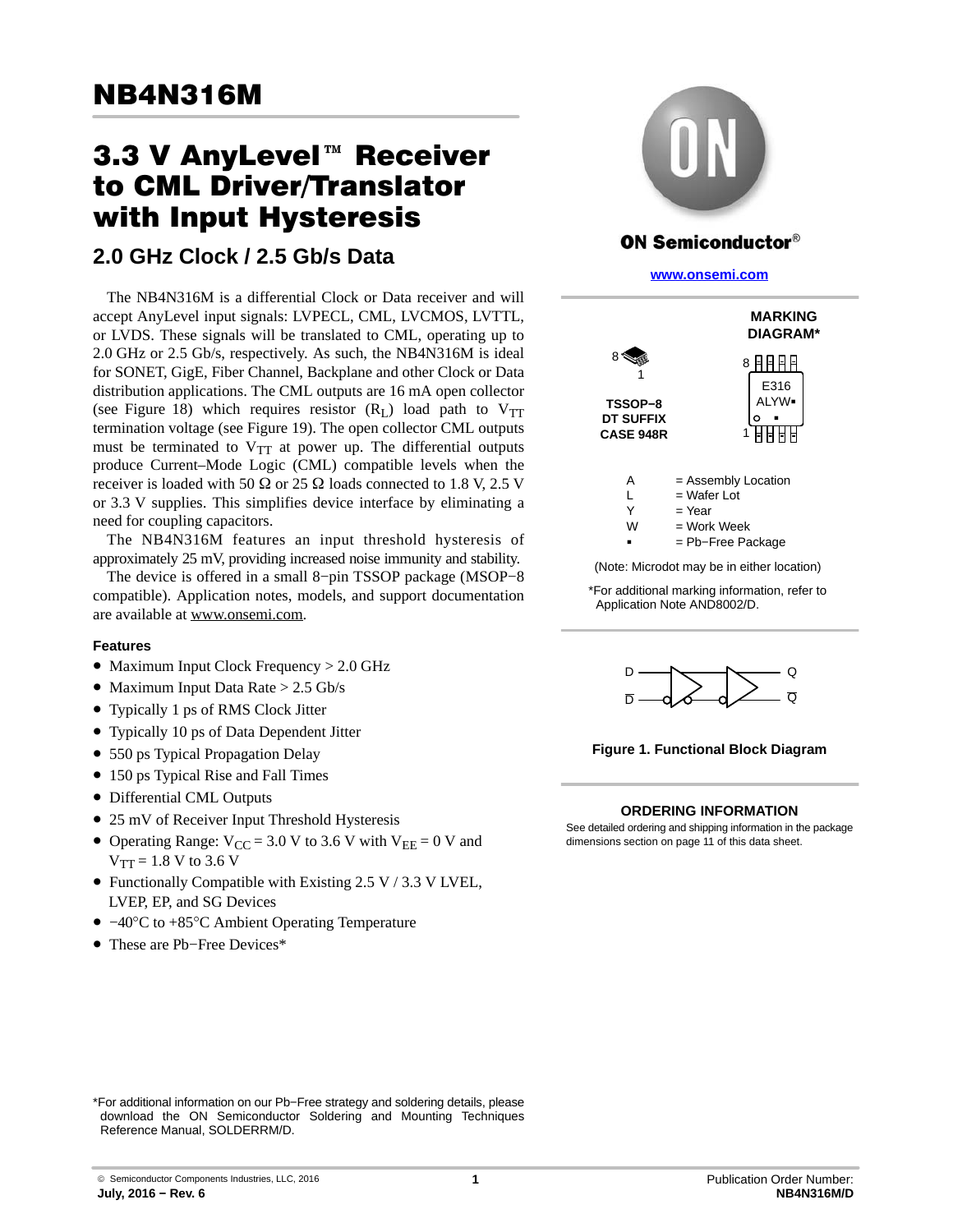

**Figure 2. Pinout** (Top View) **and Logic Diagram**

#### **Table 1. Pin Description**

| Pin | <b>Name</b> | VO.                                    | <b>Description</b>                                                                                   |
|-----|-------------|----------------------------------------|------------------------------------------------------------------------------------------------------|
|     | NС          |                                        | No Connect.                                                                                          |
| 2   | D           | ECL, CML, LVCMOS, LVDS,<br>LVTTL Input | Noninverted Differential Input. (Note 1)                                                             |
| 3   | D           | ECL, CML, LVCMOS, LVDS,<br>LVTTL Input | Inverted Differential Input. (Note 1)                                                                |
| 4   | $V_{BB}$    |                                        | Internally Generated Reference Voltage Supply.                                                       |
| 5   | $V_{EE}$    |                                        | Negative Supply Voltage.                                                                             |
| 6   | Ō           | <b>CML Output</b>                      | Inverted Differential Output. Typically Terminated with 50 $\Omega$ Resistor to V <sub>TT</sub> .    |
| 7   | Q           | <b>CML Output</b>                      | Noninverted Differential Output. Typically Terminated with 50 $\Omega$ Resistor to V <sub>TT</sub> . |
| 8   | Vcc         |                                        | Positive Supply Voltage.                                                                             |

1. In the differential configuration if no signal is applied on D/D input, then the device will be susceptible to self−oscillation.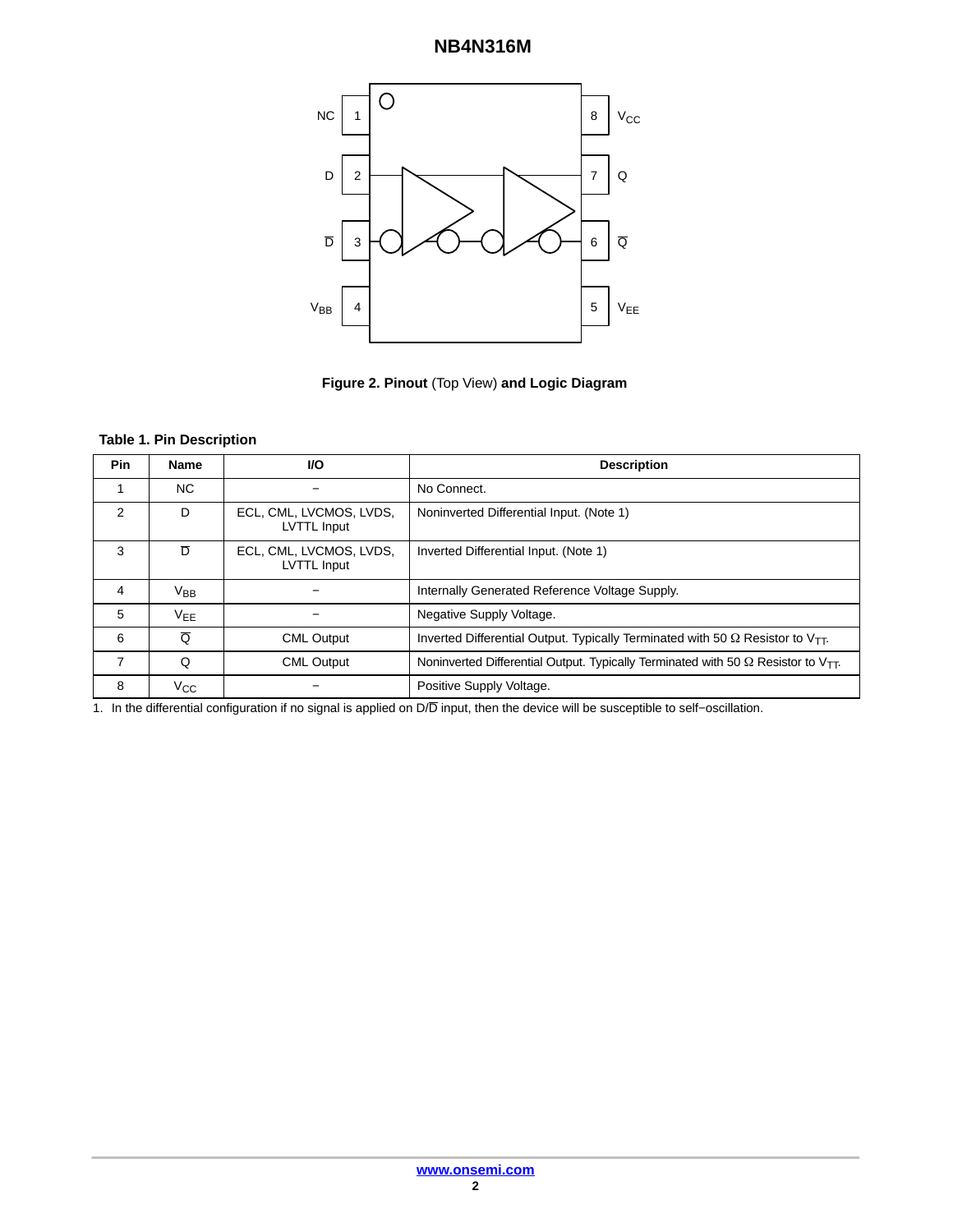#### **Table 2. ATTRIBUTES**

| <b>Characteristics</b>                                 | Value                             |                  |  |  |  |  |
|--------------------------------------------------------|-----------------------------------|------------------|--|--|--|--|
| <b>ESD Protection</b>                                  | Human Body Model<br>Machine Model | > 1000 V<br>>70V |  |  |  |  |
| Moisture Sensitivity (Note 1)                          | 8-TSSOP                           | Level 3          |  |  |  |  |
| <b>Flammability Rating</b>                             | UL 94 V-0 @ 0.125 in              |                  |  |  |  |  |
| <b>Transistor Count</b>                                | 225                               |                  |  |  |  |  |
| Meets or exceeds JEDEC Spec EIA/JESD78 IC Latchup Test |                                   |                  |  |  |  |  |

1. For additional information, see Application Note AND8003/D.

#### **Table 3. MAXIMUM RATINGS**

| Symbol               | <b>Parameter</b>                                     | <b>Condition 1</b>                          | <b>Condition 2</b>                             | Rating                           | Unit                  |
|----------------------|------------------------------------------------------|---------------------------------------------|------------------------------------------------|----------------------------------|-----------------------|
| $V_{\rm CC}$         | Positive Power Supply                                | $V_{FF} = -0.5 V$                           |                                                | 4                                | V                     |
| $V_{EE}$             | <b>Negative Power Supply</b>                         | $V_{\text{CC}} = +0.5 V$                    |                                                | $-4$                             | V                     |
| $V_{1}$              | Positive Input<br>Negative Input                     | $V_{EE} = 0 V$<br>$V_{\text{CC}}^{-} = 0$ V | $V_1 = V_{CC} +0.4 V$<br>$V_1 = V_{FF} -0.4 V$ | 4<br>-4                          | V<br>V                |
| V <sub>O</sub>       | <b>Output Voltage</b><br><b>Minimum</b><br>Maximum   |                                             |                                                | $V_{FF}$ + 600<br>$V_{C}C$ + 400 | mV<br>mV              |
| T <sub>A</sub>       | <b>Operating Temperature Range</b>                   |                                             |                                                | $-40$ to $+85$                   | $^{\circ}C$           |
| $T_{\text{stg}}$     | Storage Temperature Range                            |                                             |                                                | $-65$ to $+150$                  | $^{\circ}C$           |
| $\theta$ JA          | Thermal Resistance (Junction-to-Ambient)<br>(Note 2) | 0 Ifpm<br>500 lfpm                          | TSSOP-8<br>TSSOP-8                             | 190<br>130                       | $\degree$ C/W<br>°C/W |
| $\theta_{\text{JC}}$ | Thermal Resistance (Junction-to-Case)                | 1S2P (Note 2)                               | TSSOP-8                                        | 41 to 44                         | $\degree$ C/W         |
| $T_{sol}$            | <b>Wave Solder</b>                                   | $<$ 3 Sec @ 260 $\degree$ C                 |                                                | 265                              | $^{\circ}C$           |

Stresses exceeding those listed in the Maximum Ratings table may damage the device. If any of these limits are exceeded, device functionality should not be assumed, damage may occur and reliability may be affected.

2. JEDEC standard multilayer board − 1S2P (1 signal, 2 power) with 8 filled thermal vias under exposed pad.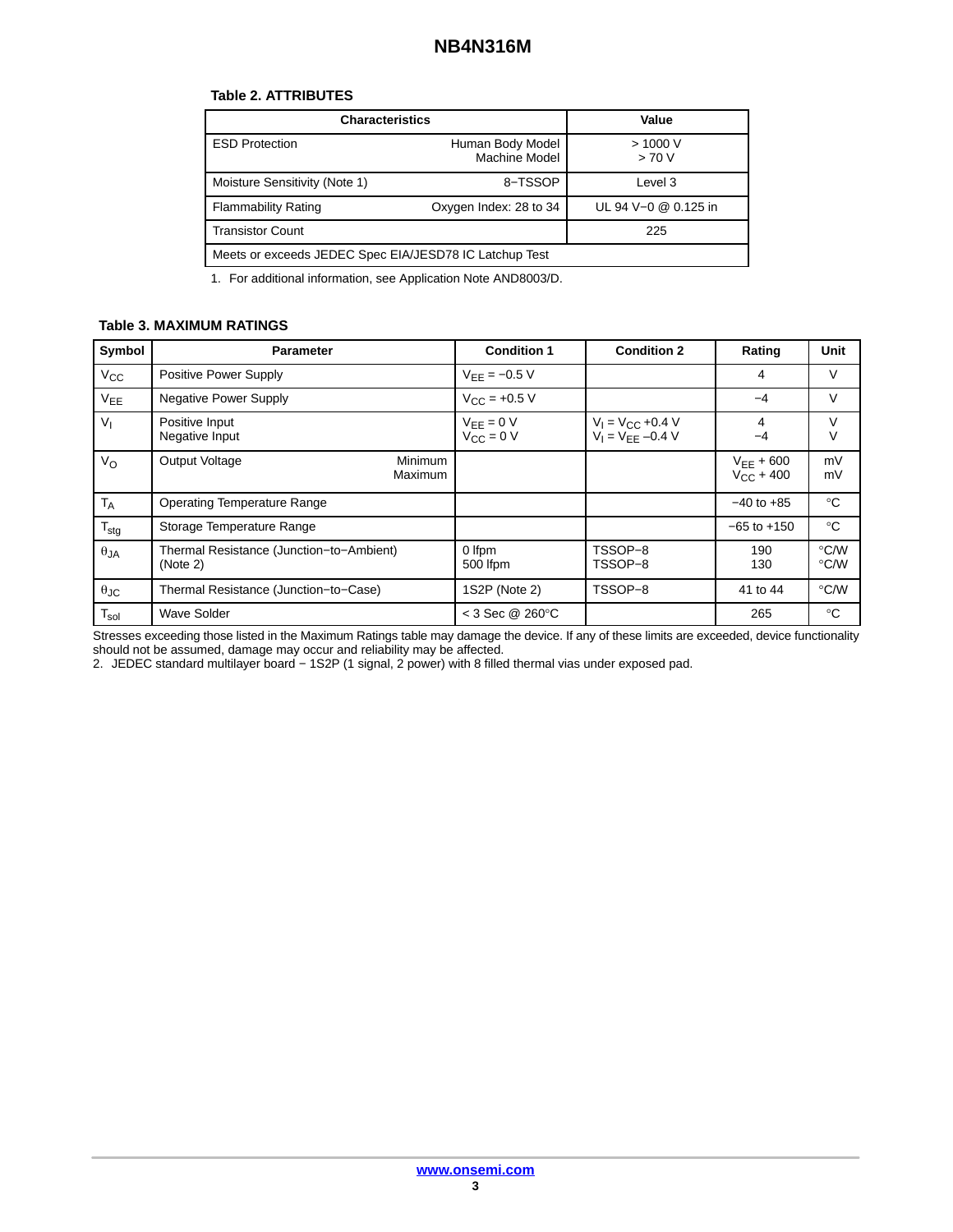| Symbol                                                        | Characteristic                                                                         | Min                        | Typ             | Max                   | Unit |  |  |
|---------------------------------------------------------------|----------------------------------------------------------------------------------------|----------------------------|-----------------|-----------------------|------|--|--|
| lcc                                                           | Power Supply Current (Inputs and Outputs Open)                                         |                            | 20              | 30                    | mA   |  |  |
|                                                               | $R_L$ = 50 $\Omega$ , $V_{TT}$ = 3.6 V to 2.5 V                                        |                            |                 |                       |      |  |  |
| V <sub>OH</sub>                                               | Output HIGH Voltage (Note 3)                                                           | $V_{TT}$ – 60              | $V_{TT}$ – 10   | $V_{TT}$              | mV   |  |  |
| $\mathrm{V_{OL}}$                                             | Output LOW Voltage (Note 3)                                                            | $V_{TT}$ – 1100            | $V_{TT} - 800$  | $V_{TT} - 640$        | mV   |  |  |
| $ V_{OD} $                                                    | Differential Output Voltage Magnitude                                                  | 640                        | 780             | 1000                  | mV   |  |  |
|                                                               | $R_L$ = 25 $\Omega$ , V <sub>TT</sub> = 3.6 V to 2.5 V $\pm$ 5%                        |                            |                 |                       |      |  |  |
| <b>V<sub>OH</sub></b>                                         | Output HIGH Voltage (Note 3)                                                           | $V_{TT}$ – 60              | $V_{TT}$ – 10   | $V_{TT}$              | mV   |  |  |
| V <sub>OL</sub>                                               | Output LOW Voltage (Note 3)                                                            | $V_{TT} - 550$             | $V_{TT}$ – 400  | $V_{TT}$ – 320        | mV   |  |  |
| $ V_{OD} $                                                    | Differential Output Voltage Magnitude                                                  | 320                        | 390             | 500                   | mV   |  |  |
|                                                               | $R_L$ = 50 $\Omega$ , $V_{TT}$ = 1.8 V $\pm$ 5%                                        |                            |                 |                       |      |  |  |
| V <sub>OH</sub>                                               | Output HIGH Voltage (Note 3)                                                           | $V_{TT} - 170$             | $V_{TT}$ – 10   | $V_{TT}$              | mV   |  |  |
| V <sub>OL</sub>                                               | Output LOW Voltage (Note 3)                                                            | $V_{TT} - 1100$            | $V_{TT} - 800$  | $V_{TT}$ – 640        | mV   |  |  |
| $ V_{OD} $                                                    | Differential Output Voltage Magnitude                                                  | 570                        | 780             | 1000                  | mV   |  |  |
|                                                               | $R_L = 25 \Omega$ , $V_{TT} = 1.8 V \pm 5\%$                                           |                            |                 |                       |      |  |  |
| $V_{OH}$                                                      | Output HIGH Voltage (Note 3)                                                           | $V_{TT}$ – 85              | $V_{TT}$ – 10   | $V_{TT}$              | mV   |  |  |
| V <sub>OL</sub>                                               | Output LOW Voltage (Note 3)                                                            | $V_{TT}$ – 500             | $V_{TT} - 400$  | $V_{TT} - 320$        | mV   |  |  |
| $ V_{OD} $                                                    | Differential Output Voltage Magnitude                                                  | 285                        | 390             | 500                   | mV   |  |  |
|                                                               | DIFFERENTIAL INPUT DRIVEN SINGLE-ENDED (Figures 14 and 16)                             |                            |                 |                       |      |  |  |
| $V_{th}$                                                      | Input Threshold Reference Voltage Range (Note 5)                                       | V <sub>EE</sub>            |                 | $V_{CC}$              | mV   |  |  |
| V <sub>IH</sub>                                               | Single-ended Input HIGH Voltage                                                        | $V_{th}$ + 100             |                 | $V_{CC}$ + 400        | mV   |  |  |
| $V_{IL}$                                                      | Single-ended Input LOW Voltage                                                         | $V_{EE} - 400$             |                 | $V_{\text{th}} - 100$ | mV   |  |  |
| V <sub>BB</sub>                                               | Internally Generated Reference Voltage Supply (Loaded with -100 µA)                    | $V_{CC}$ – 1500            | $V_{CC}$ – 1400 | $V_{CC}$ – 1300       | mV   |  |  |
| DIFFERENTIAL INPUTS DRIVEN DIFFERENTIALLY (Figures 15 and 17) |                                                                                        |                            |                 |                       |      |  |  |
| V <sub>IHD</sub>                                              | Differential Input HIGH Voltage                                                        | $\mathsf{V}_{\mathsf{EE}}$ |                 | $V_{CC}$ + 400        | mV   |  |  |
| V <sub>ILD</sub>                                              | Differential Input LOW Voltage                                                         | $V_{EE} - 400$             |                 | $V_{CC}$ – 100        | mV   |  |  |
| V <sub>CMR</sub>                                              | Input Common Mode Range (Differential Configuration)                                   | V <sub>EE</sub>            |                 | $V_{\rm CC}$          | mV   |  |  |
| VID(HYST)                                                     | Differential Input Voltage Hysteresis (V <sub>IHD</sub> - V <sub>ILD</sub> )           |                            | 25              |                       | mV   |  |  |
| $ V_{ID} $                                                    | Differential Input Voltage Magnitude ( V <sub>IHD</sub> - V <sub>ILD</sub>  ) (Note 7) | 100                        |                 | $V_{CC} - V_{EE}$     | mV   |  |  |
| $\mathrm{C_{IN}}$                                             | Input Capacitance (Note 7)                                                             |                            | 1.5             |                       | pF   |  |  |

**Table 4. DC CHARACTERISTICS, CLOCK Inputs, CML Outputs** V<sub>CC</sub> = 3.0 V to 3.6 V, V<sub>EE</sub> = 0 V, T<sub>A</sub> = −40°C to +85°C

NOTE: Device will meet the specifications after thermal equilibrium has been established when mounted in a test socket or printed circuit board with maintained transverse airflow greater than 500 lfpm.

3. CML outputs require R<sub>L</sub> receiver termination resistors to V<sub>TT</sub> for proper operation. Outputs must be connected through R<sub>L</sub> to V<sub>TT</sub> at power up. The output parameters vary 1:1 with  $V_{TT}$ .  $V_{TT}$  = 1.71 V to 3.6 V.

4. Input parameters vary 1:1 with  $V_{CC}$ .

5. V<sub>th</sub> is applied to the complementary input when operating in single–ended mode.

6. V<sub>CMR</sub> (MIN) varies 1:1 with V<sub>EE</sub>, V<sub>CMR</sub> max varies 1:1 with V<sub>CC</sub>.<br>7. Parameter guaranteed by design and evaluation but not tested in production.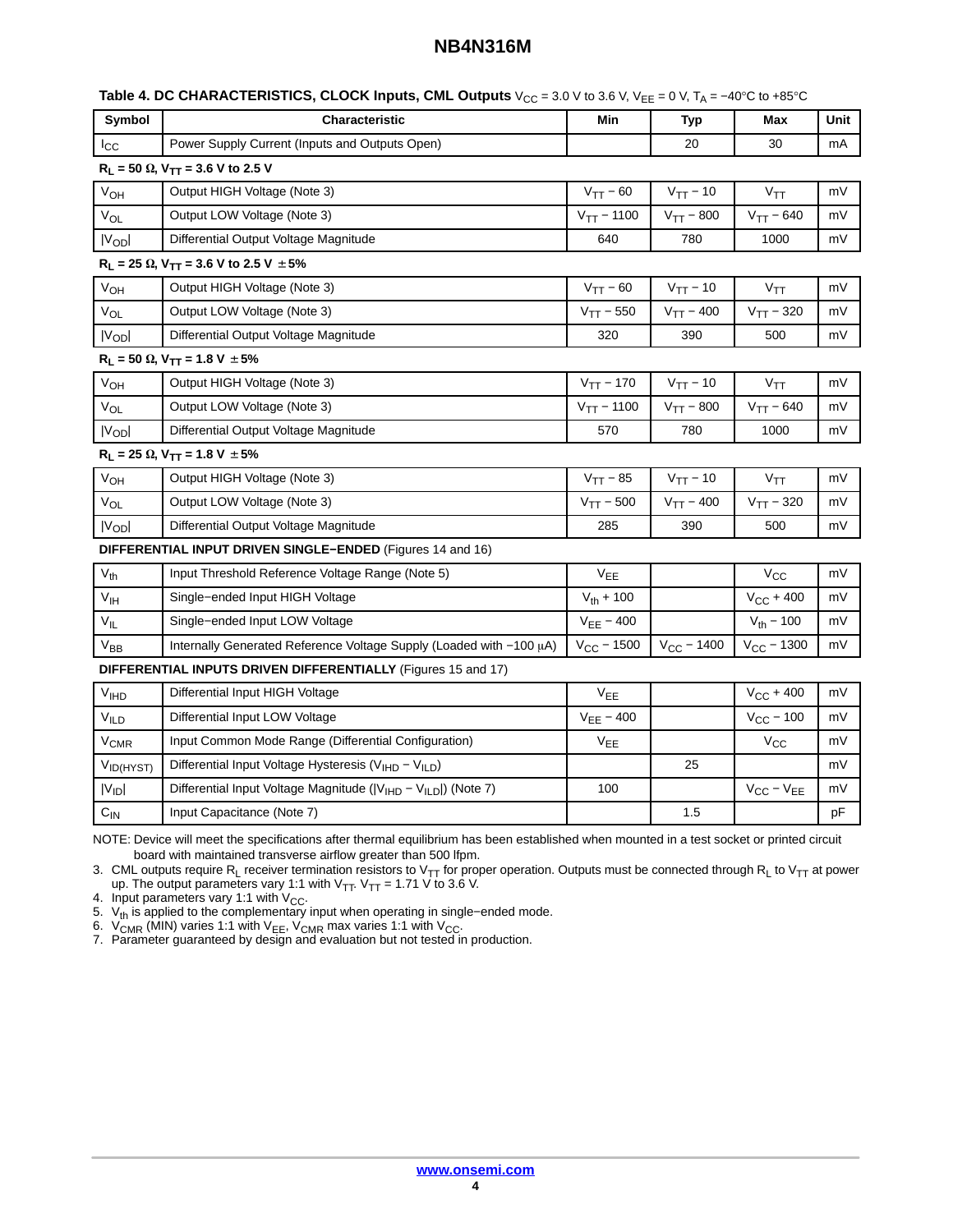|                                        |                                                                                                                                                                                                                                                                                                                                                                                                                                     | $-40^\circ C$     |                                    |                                     | $25^{\circ}$ C    |                                    |                                     | 85°C              |                               |                                     |             |
|----------------------------------------|-------------------------------------------------------------------------------------------------------------------------------------------------------------------------------------------------------------------------------------------------------------------------------------------------------------------------------------------------------------------------------------------------------------------------------------|-------------------|------------------------------------|-------------------------------------|-------------------|------------------------------------|-------------------------------------|-------------------|-------------------------------|-------------------------------------|-------------|
| Symbol                                 | <b>Characteristic</b>                                                                                                                                                                                                                                                                                                                                                                                                               |                   | <b>Typ</b>                         | <b>Max</b>                          | <b>Min</b>        | <b>Typ</b>                         | <b>Max</b>                          | <b>Min</b>        | <b>Typ</b>                    | Max                                 | <b>Unit</b> |
| VOUTPP                                 | Output Voltage Amplitude ( $R_1 = 50 \Omega$ )<br>$f_{\text{in}} \leq 1$ GHz<br>(See Figure 12)<br>$f_{in} \leq 1.5$ GHz<br>$f_{in} \leq 2.0$ GHz                                                                                                                                                                                                                                                                                   | 550<br>400<br>200 | 660<br>640<br>400                  |                                     | 550<br>400<br>200 | 660<br>640<br>400                  |                                     | 550<br>400<br>200 | 660<br>640<br>400             |                                     | mV          |
| VOUTPP                                 | Output Voltage Amplitude ( $R_1 = 25 \Omega$ )<br>$f_{\text{in}} \leq 1$ GHz<br>(See Figure 12)<br>$f_{in} \leq 1.5$ GHz<br>$f_{in} \leq 2.0$ GHz                                                                                                                                                                                                                                                                                   | 280<br>280<br>200 | 370<br>360<br>300                  |                                     | 280<br>280<br>200 | 370<br>360<br>400                  |                                     | 280<br>280<br>200 | 370<br>360<br>400             |                                     | mV          |
| f <sub>DATA</sub>                      | Maximum Operating Data Rate                                                                                                                                                                                                                                                                                                                                                                                                         | 1.5               | 2.5                                |                                     | 1.5               | 2.5                                |                                     | 1.5               | 2.5                           |                                     | Gb/s        |
| t <sub>PLH</sub> ,<br><sup>t</sup> PHL | Propagation Delay to Output Differential<br>@ 0.25 GHz                                                                                                                                                                                                                                                                                                                                                                              | 350               | 550                                | 750                                 | 350               | 550                                | 750                                 | 350               | 550                           | 750                                 | ps          |
| t <sub>SKEW</sub>                      | Duty Cycle Skew (Note 9)<br>Device to Device Skew (Note 13)                                                                                                                                                                                                                                                                                                                                                                         |                   | 2<br>20                            | 20<br>100                           |                   | 2<br>20                            | 20<br>100                           |                   | $\overline{2}$<br>20          | 20<br>100                           | ps          |
| UITTER                                 | RMS Random Clock Jitter $R_L = 50 \Omega$ and<br>$R_1 = 25 \Omega$ (Note 11)<br>$f_{\text{in}}$ = 750 MHz<br>$f_{in}$ = 1.5 GHz<br>$f_{\text{in}} = 2.0$ GHz<br>Peak-to-Peak Data Dependent Jitter R <sub>L</sub> = 50 $\Omega$<br>$fDATA = 1.5$ Gb/s<br>(Note 12)<br>$fDATA = 2.5$ Gb/s<br>Peak-to-Peak Data Dependent Jitter R <sub>L</sub> = 25 $\Omega$<br>$fDATA = 1.5 \text{Gb/s}$<br>(Note 12)<br>$fDATA = 2.5 \text{ Gb/s}$ |                   | 1<br>1<br>1<br>15<br>20<br>5<br>10 | 3<br>3<br>3<br>55<br>85<br>35<br>35 |                   | 1<br>1<br>1<br>15<br>20<br>5<br>10 | 3<br>3<br>3<br>55<br>85<br>35<br>35 |                   | 1<br>1<br>15<br>20<br>5<br>10 | 3<br>3<br>3<br>55<br>85<br>35<br>35 | ps          |
| VINPP                                  | Input Voltage Swing/Sensitivity<br>(Differential Configuration) (Note 10)                                                                                                                                                                                                                                                                                                                                                           | 200               |                                    |                                     | 200               |                                    |                                     | 200               |                               |                                     | mV          |
| $t_{r}$<br>tf                          | $Q, \overline{Q}$<br>Output Rise/Fall Times @ 0.25 GHz<br>$(20\% - 80\%)$                                                                                                                                                                                                                                                                                                                                                           |                   | 150                                | 300                                 |                   | 150                                | 300                                 |                   | 150                           | 300                                 | ps          |

#### **Table 5. AC CHARACTERISTICS**  $V_{CC} = 3.0 \text{ V}$  to 3.6 V,  $V_{EE} = 0 \text{ V}$ ; (Note 8)

NOTE: Device will meet the specifications after thermal equilibrium has been established when mounted in a test socket or printed circuit board with maintained transverse airflow greater than 500 lfpm.

8. Measured by forcing V<sub>INPP</sub> (MIN) from a 50% duty cycle clock source. All output loaded with an external R<sub>L</sub> = 50 Ω and R<sub>L</sub> = 25 Ω to V<sub>TT</sub>. Outputs must be connected through R<sub>L</sub> to V<sub>TT</sub> at power up. Input edge rates 150 ps (20% – 80%).

9. Duty cycle skew is measured between differential outputs using the deviations of the sum of T<sub>pw−</sub> and T<sub>pw+</sub> @ 0.25 GHz.

10. V<sub>INPP</sub> (MAX) cannot exceed V<sub>CC</sub> − V<sub>EE</sub>. Input voltage swing is a single–ended measurement operating in differential mode.

11. Additive RMS jitter with 50% duty cycle clock signal.

12.Additive peak−to−peak data dependent jitter with input NRZ data signal (PRBS 223−1).

13.Device to device skew is measured between outputs under identical transition @ 0.5 GHz.



Figure 3. Output Voltage Amplitude (V<sub>OUTPP</sub>) versus Input Clock Frequency (f<sub>IN</sub>) at Ambient Temperature (Typical)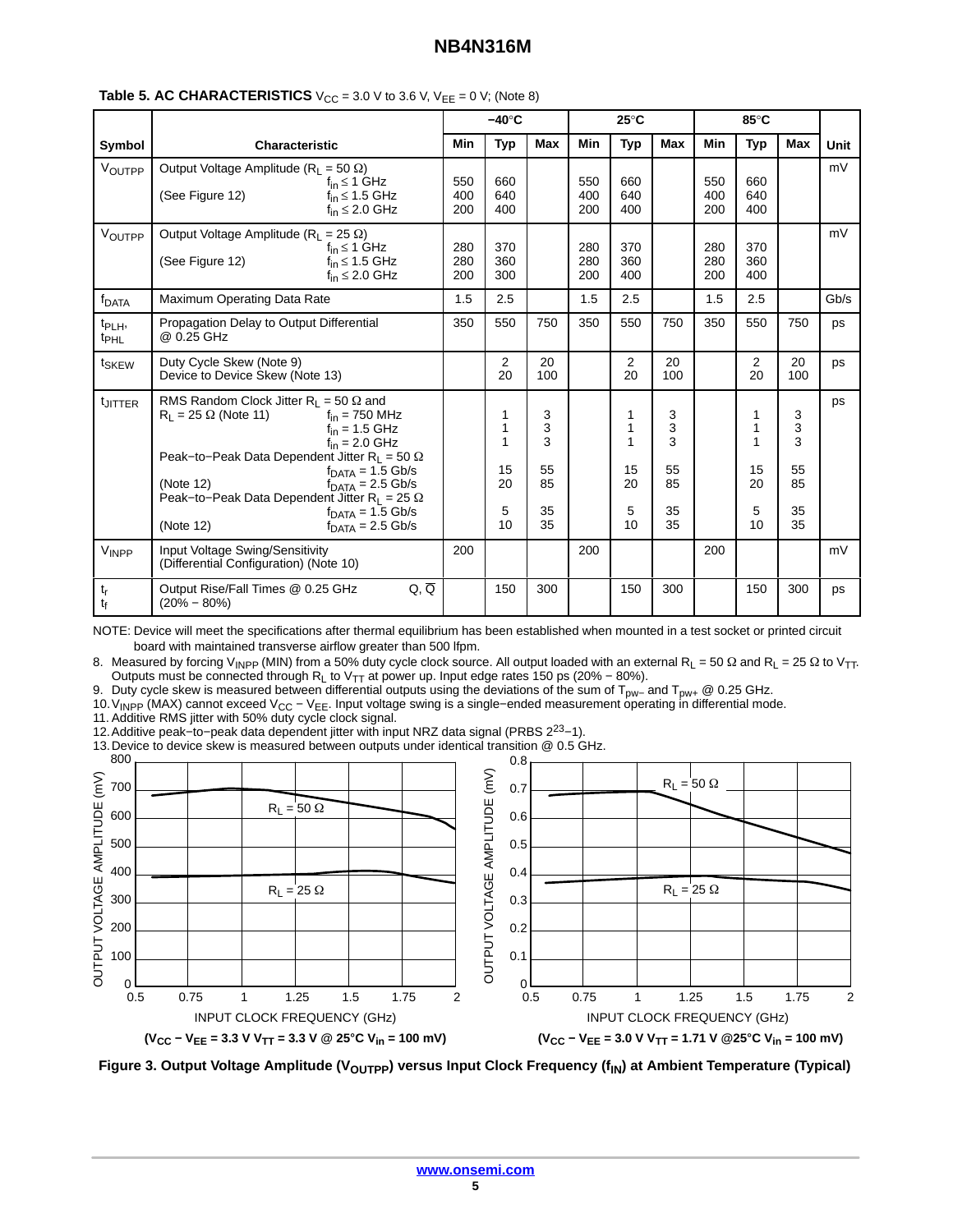#### **NB4N316M**



**Figure 8. Supply Current vs. Temperature**

−40 25 85

TEMPERATURE (°C)

 $0 \perp$ <br>-40

5

10

15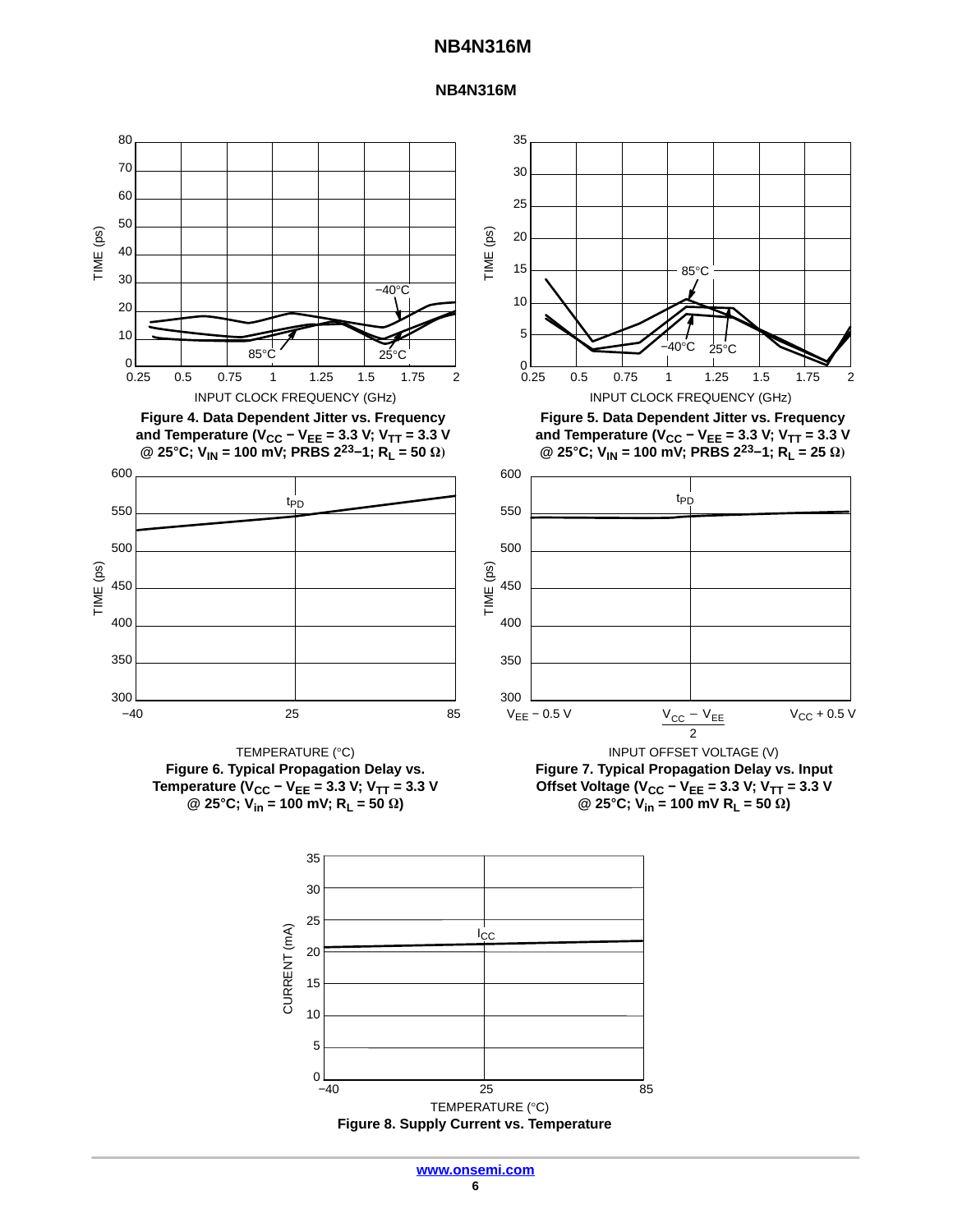

**Figure 11. Typical Differential Output Waveform 2.5 Gb/s (RL = 50 - Left Plot, RL = 25 - Right Plot, Vin = 100 mV, System DDJ = 24 ps)**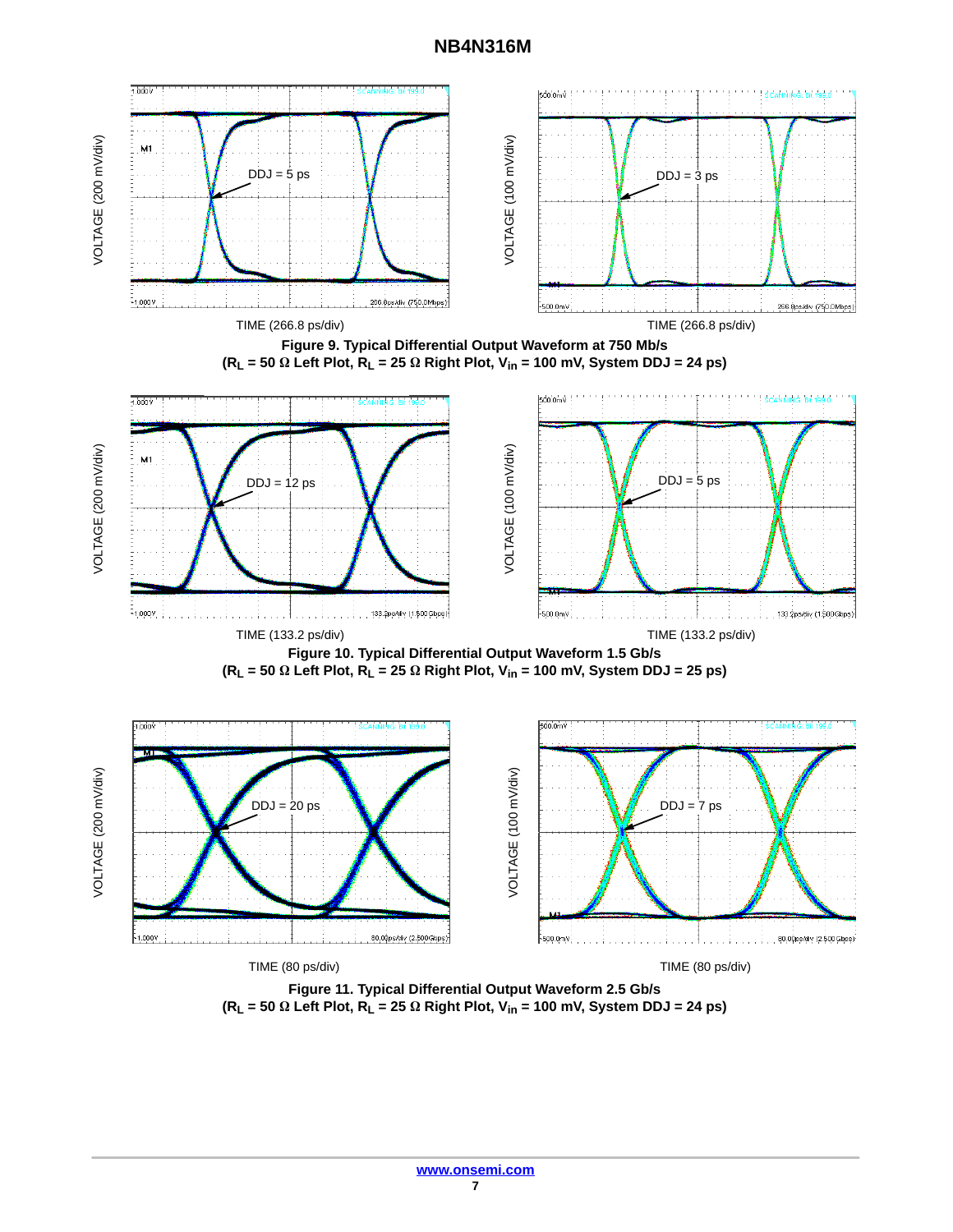<span id="page-7-0"></span>





**Figure 13. Typical Termination for Output Driver and Device Evaluation (See Application Note AND8020/D − Termination of ECL Logic Devices.)**



**Figure 14. Differential Input Driven Single−Ended**



**Figure 15. Differential Inputs Driven Differentially**







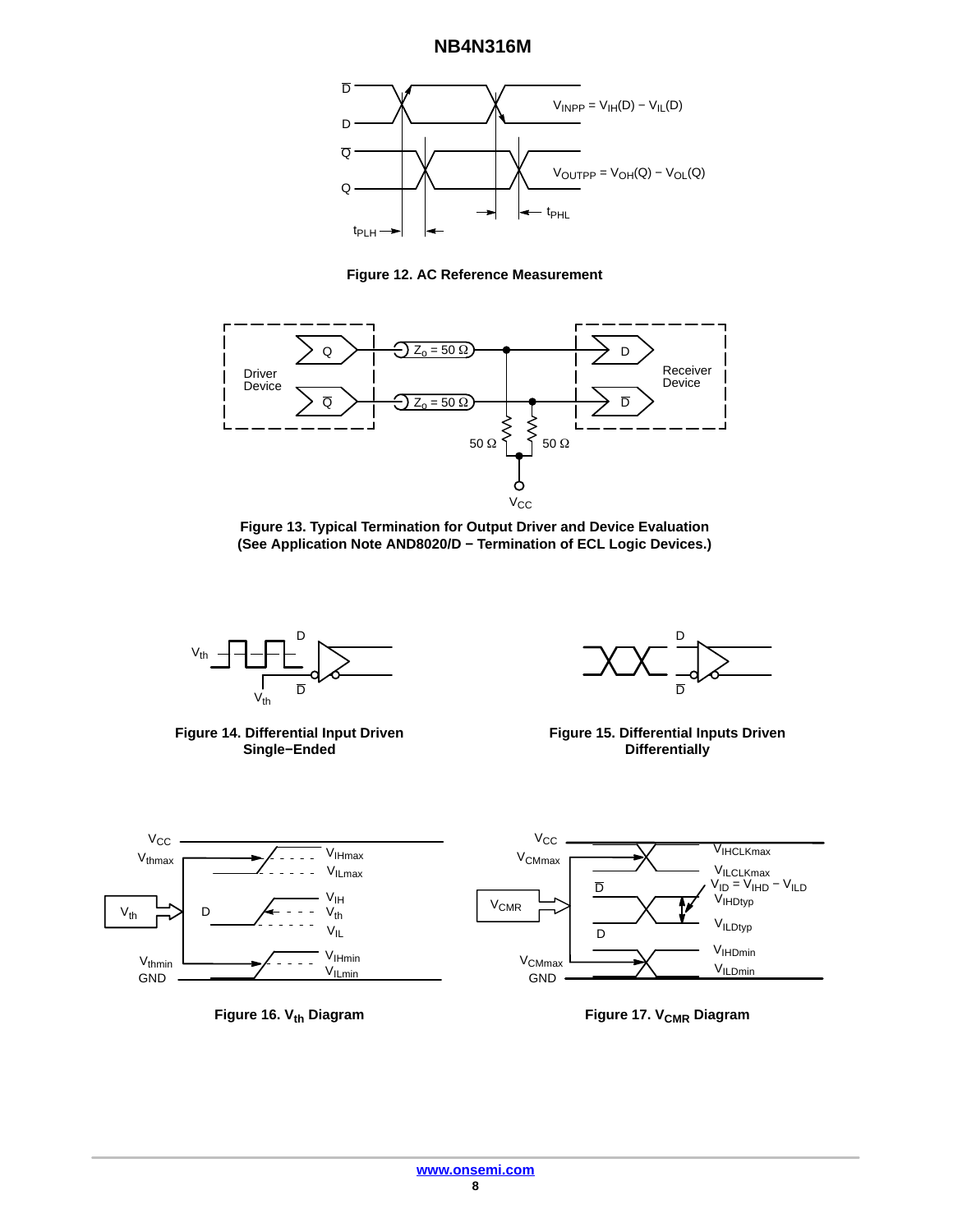<span id="page-8-0"></span>

**Figure 18. CML Input and Output Structure**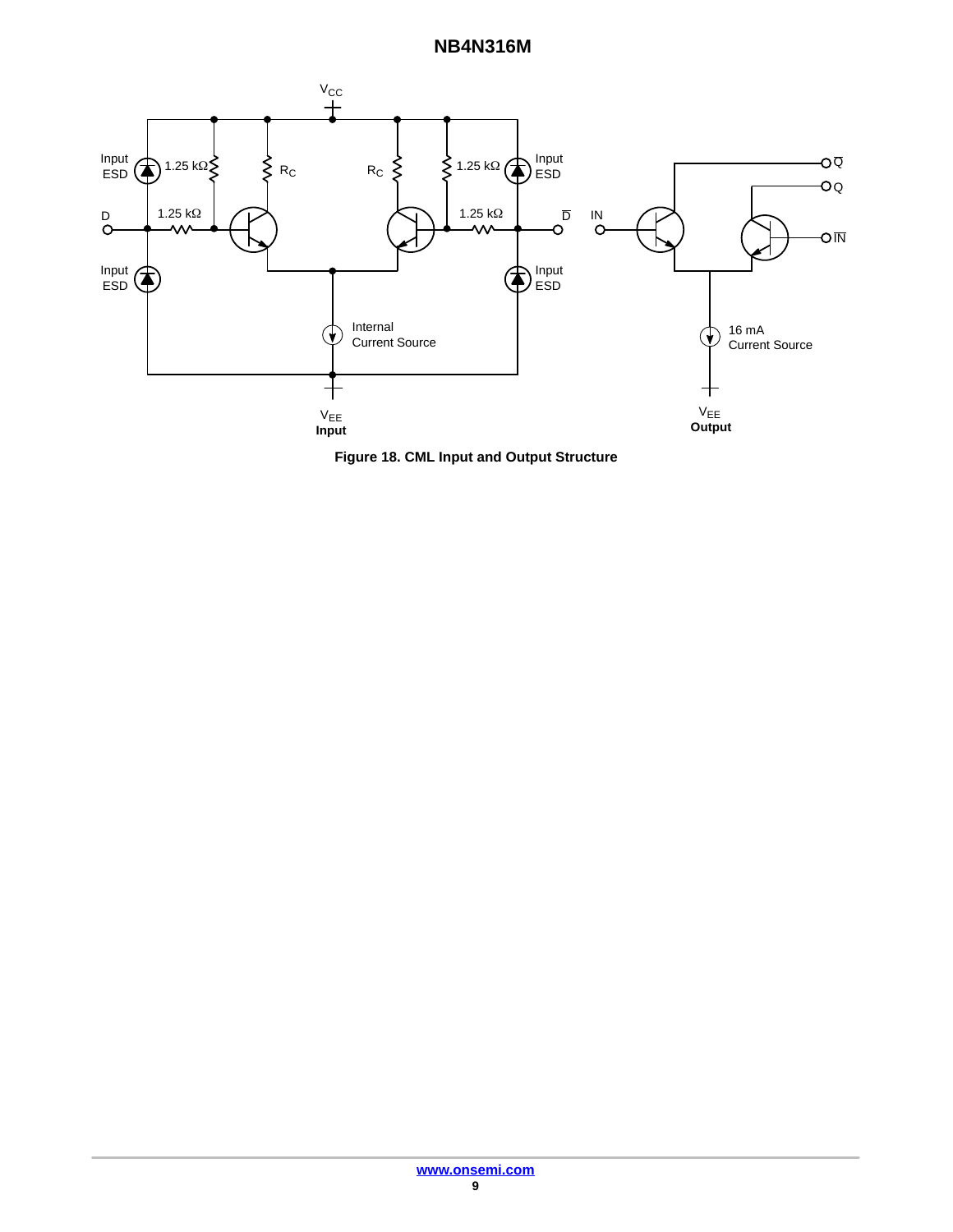<span id="page-9-0"></span>

**Figure 19. Typical Examples of the Application Interface**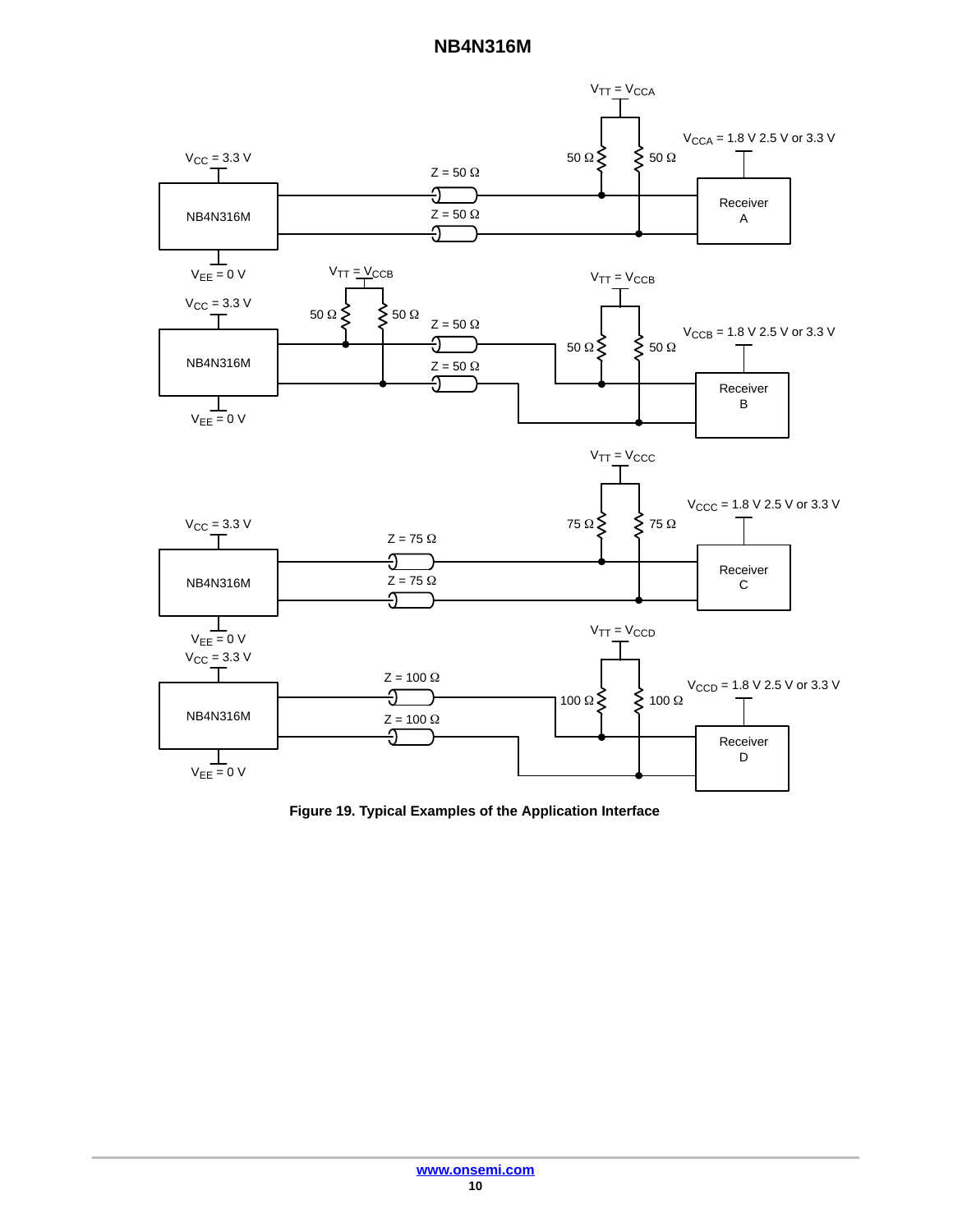#### <span id="page-10-0"></span>**ORDERING INFORMATION**

| <b>Device</b> | Package              | Shipping <sup><math>\uparrow</math></sup> |  |  |
|---------------|----------------------|-------------------------------------------|--|--|
| NB4N316MDTG   | TSSOP-8<br>(Pb-Free) | 100 Units / Rail                          |  |  |
| NB4N316MDTR2G | TSSOP-8<br>(Pb-Free) | 2500 / Tape & Reel                        |  |  |

†For information on tape and reel specifications, including part orientation and tape sizes, please refer to our Tape and Reel Packaging Specifications Brochure, BRD8011/D.

#### **Resource Reference of Application Notes**

| <b>AN1405/D</b>  | - ECL Clock Distribution Techniques         |
|------------------|---------------------------------------------|
| <b>AN1406/D</b>  | - Designing with PECL (ECL at $+5.0$ V)     |
| <b>AN1503/D</b>  | - ECLinPS™ I/O SPiCE Modeling Kit           |
| <b>AN1504/D</b>  | - Metastability and the ECLinPS Family      |
| <b>AN1568/D</b>  | - Interfacing Between LVDS and ECL          |
| AN1672/D         | - The ECL Translator Guide                  |
| <b>AND8001/D</b> | - Odd Number Counters Design                |
|                  | AND8002/D - Marking and Date Codes          |
| <b>AND8020/D</b> | - Termination of ECL Logic Devices          |
|                  | <b>AND8066/D</b> – Interfacing with ECLinPS |
| <b>AND8090/D</b> | - AC Characteristics of ECL Devices         |